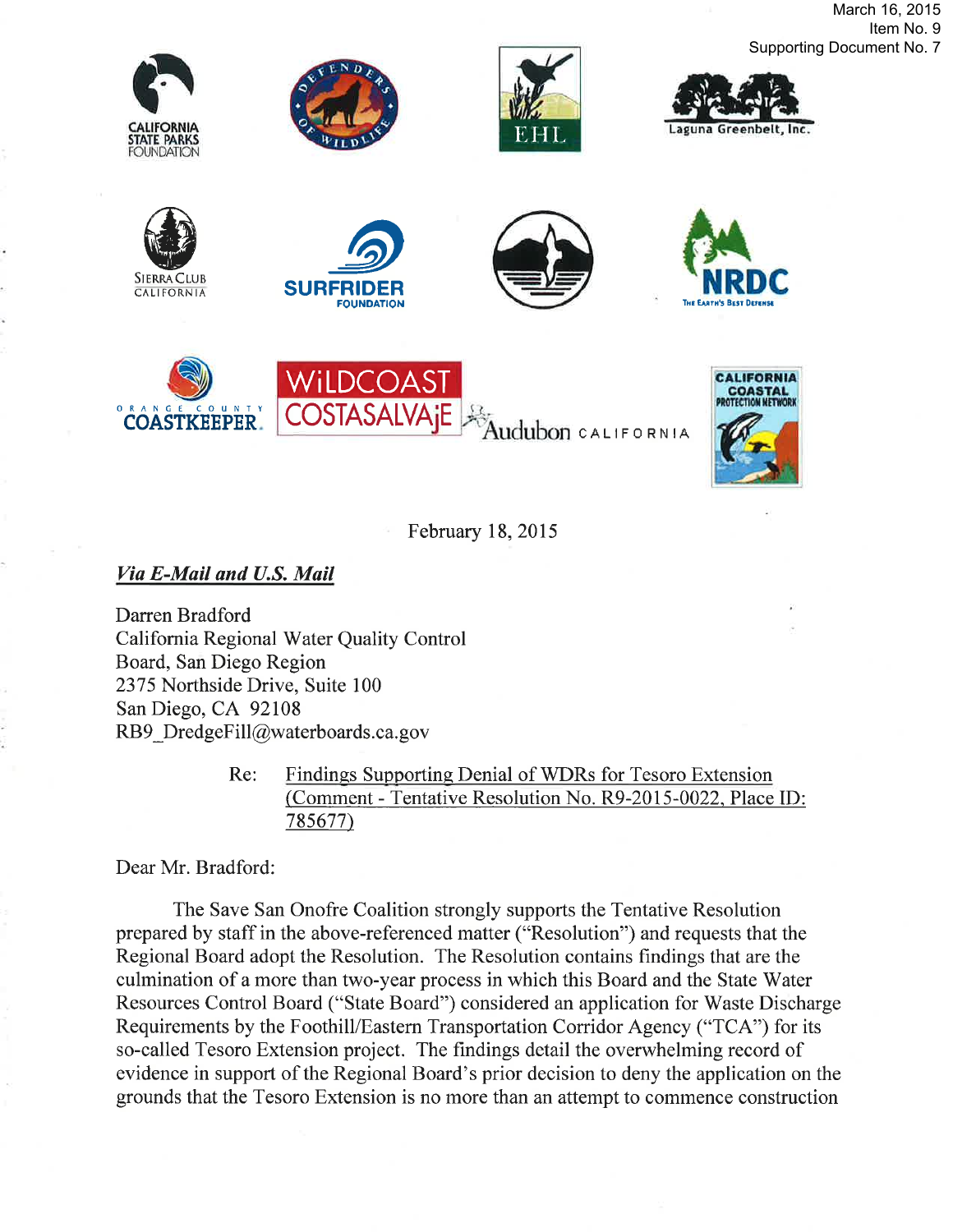of a larger and environmentally destructive project—the Foothill South toll road—that has been rejected by the Regional Board and every other agency (except the TCA) that has considered the project to date.

The Foothill-South is widely regarded as one of the most environmentally damaging projects ever proposed in California. Alternately known as the Southern Orange County Transportation Infrastructure Improvement Project ("SOCTIIP") or the SR 241 Completion Project, the Foothill-South would place a six-lane, sixteen-mile highway through undeveloped lands, including the Donna O'Neill Land Conservancy and San Onofre State Beach. TCA approved the project in 2006, but in 2008, this Board denied water quality certification for the project, and soon thereafter the California Coastal Commission found the project inconsistent with the Coastal Zone Management Act, a finding upheld by the U.S. Department of Commerce.

TCA never developed an alternative to the Foothill-South. Instead, in 2012, it decided to pursue construction of the project, relying on its prior 2006 approval, and requested that the Regional Board approve WDRs for the first "phase" of the project, eventually named the Tesoro Extension. Extensive public review commenced in January 2013, and Regional Board staff received multiple rounds of comments on the project from the Coalition and concerned members of the public. After two lengthy public hearings in March and June of that year, the Board denied WDRs for Tesoro. The Board determined that, based on the record, Tesoro was not the entire project TCA intended to build, and that the only application TCA had submitted for the entire project was denied by the Board for failure to show compliance with water quality standards.<sup>1</sup>

In its petition to the State Board, TCA argued that this Board lacked legal authority to deny TCA's application on grounds of improper segmentation. The State Board rejected this argument, confirming that the Porter Cologne Act authorizes denial of WDRs for improperly segmented projects, and further found that there was substantial evidence in the record that the Tesoro Extension was not the entire project. The State Board remanded the matter back to this Board for the sole purpose of adopting findings that "provide the factual and legal basis for its decision" to deny TCA's WDR application.2

The Tentative Resolution fully complies with the State Board's remand order. It confirms that the Board's decision was made pursuant to its authority under the Porter

 $2$  WO-2014-0154 at 15.

 $<sup>1</sup>$  Administrative Record, Vol. 1, Index 27 at 198-99, 201-203.</sup>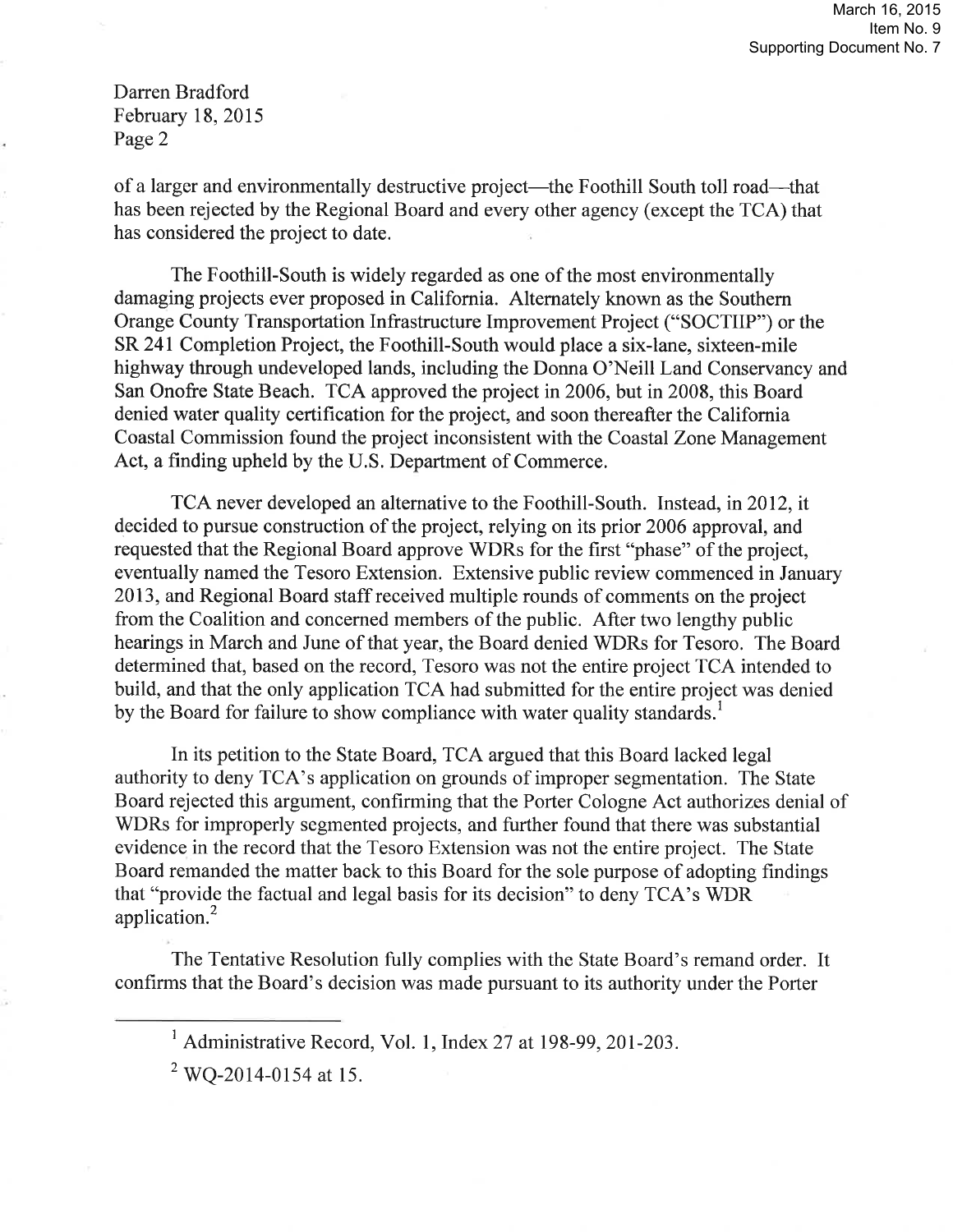Cologne Act, and identifies substantial evidence in the record that Tesoro is simply the first step towards completion of the larger and more-damaging Foothill South project, and that TCA's failure to provide information on the impacts of that project restricted the Board's ability to exercise its full authority to condition the project to avoid or minimize impacts.

The evidence cited in the Tentative Resolution is more than sufficient to support the Regional Board's decision, but the record contains further support as well. For example:

- TCA's Ongoing Reliance on Foothill South. When TCA submitted its WDR application for the Tesoro Extension, it relied on its 2006 Foothill South EIR, CEQA findings, and approval to support the WDR application.<sup>3</sup> TCA has never rescinded its 2006 approval of Foothill-South, which remains the only approved alignment of the TCA's SR 241 Completion Project.  $\bullet$
- Intention to Continue Extension Southward. As noted by the State Board, TCA's CEQA Addendum for the Tesoro Extension indicates TCA's intention to build the remainder of the Foothill South, and states that constructing Tesoro "does not preclude a connection to any of the 19 toll road alternatives evaluated in the" 2006 Foothill South EIR.<sup>4</sup>
- Foothill South in Regional Plans. TCA has repeatedly claimed that Tesoro was a necessary element of the Southern California Regional Transportation Plan ("RTP") and Sustainable Communities Strategy ("SCS").5 But the project identified and analyzed as part of the road network in the RTP and in the SCS is the entire Foothill South, not the Tesoro Extension alone.<sup>6</sup>

<sup>&</sup>lt;sup>3</sup> Administrative Record, Vol. 1, Index 3; Vol. 6, Index 11(TCA responding to Regional Board staff request for "CEQA findings and statement of overriding considerations" by forwarding 2006 approval resolutions).

 $4$  Administrative Record, Vol. 4, Index 6 at 7, 54.

 $<sup>5</sup>$  Administrative Record, Vol. 1, Index 5 at 19-29.</sup>

 $6$  Administrative Record, Vol. 1, Index 4 at 5-6; see also Vol. 2, Index 2 at 48.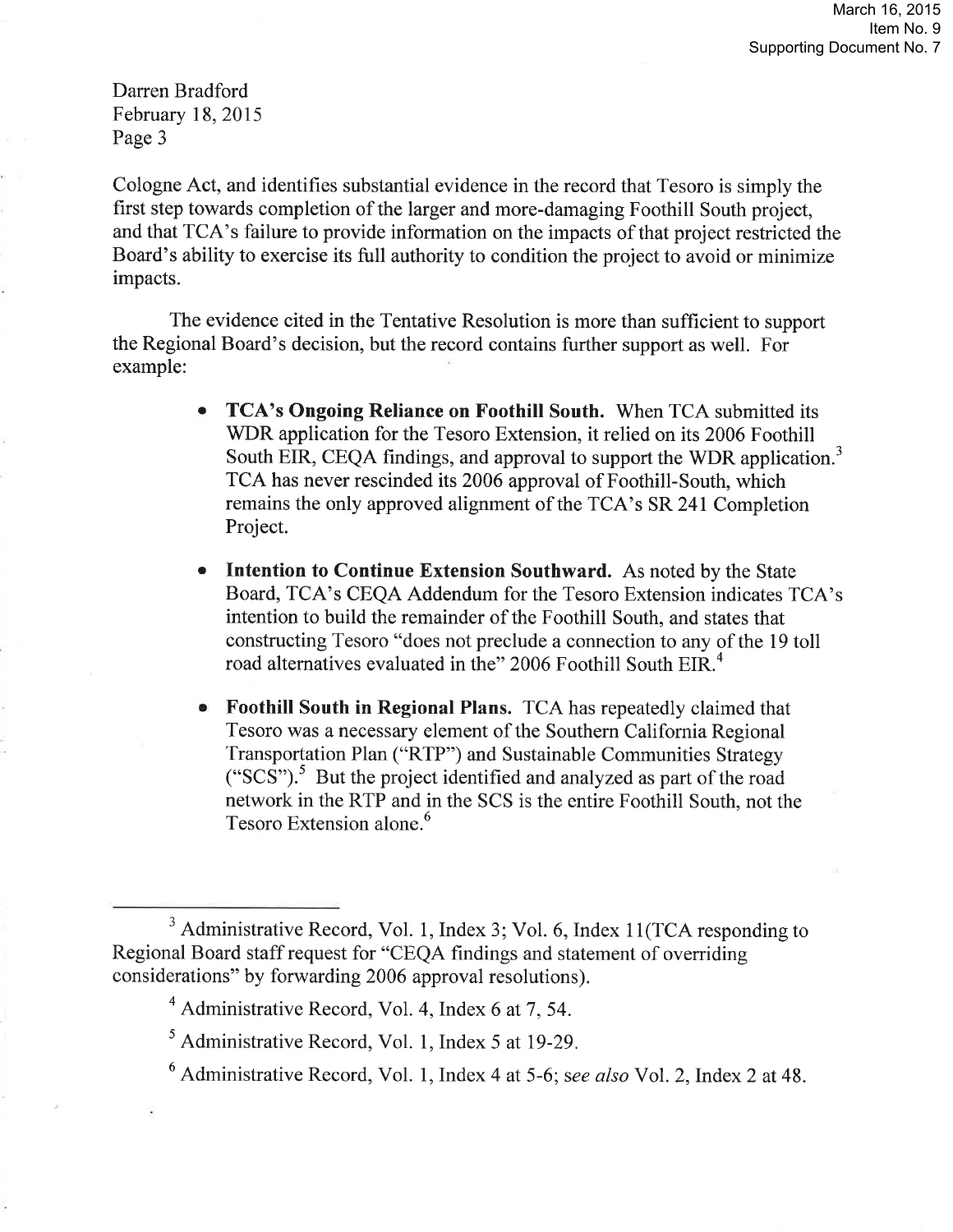> o Artificial Truncation of Road. The design of the Tesoro Extension was artificially truncated to avoid regulatory review of impacts to federal waters and wetlands, stopping just short of federal jurisdictional wetlands at San Juan Creek.<sup>7</sup> This design is driven not by function, but to avoid Army Corps of Engineers environmental review and permitting authority.<sup>8</sup> The Army Corps staff itself recognized that the road could be a "road to nowhere,"<sup>9</sup> and noted:

> > TCA is proposing to segment the project, starting with constructing the first approximately 4 miles and terminating at SR-74 in Orange County. That would present a major NEPA problem considering the previous environmental document had them evaluating all approximately 16 miles and they still intend ultimately (through construction of future segments) to build all the way to  $I-5$ .<sup>10</sup>

- o Previous Rejection of Segment as Infeasible. In 2006, TCA found that a partial extension of SR 241 similar to Tesoro would be infeasible because such extension "performed poorly for the traffic measures" because it terminated "at Ortega Highway and does not provide a connection to I-5."<sup>11</sup>
- o Tesoro Serves No Purpose Alone. Without further extension, Tesoro serves only the Rancho Mission Viejo development ("RMV").<sup>12</sup> But RMV is in the process of seeking approvals from this Board to build a substantially less expensive, non-tolled arterial road ("F Street") in the same location as Tesoro. TCA's own traffic studies show F-Street

 $10$  Administrative Record, Vol. 2, Index 2 at 113; see also id. at 116 (TCA's strategy was "beginning to look like a classic case of segmenting under NEPA"); *id.* at 118 ("The new proposal would segment the environmental evaluation, permitting and construction of the 16-mile toll road project into several phases").

 $11$  Administrative Record, Vol. 4, Index 5 at 87-88.

 $12$  Administrative Record, Vol. 4, Index 6 at 8.

<sup>7</sup>Administrative Record, Vol. 4, Index 6 at 53-54.

<sup>&</sup>lt;sup>8</sup> Administrative Record, Vol. 2, Index 2 at 195-96.

 $<sup>9</sup>$  Administrative Record, Vol. 2, Index 2 at 216.</sup>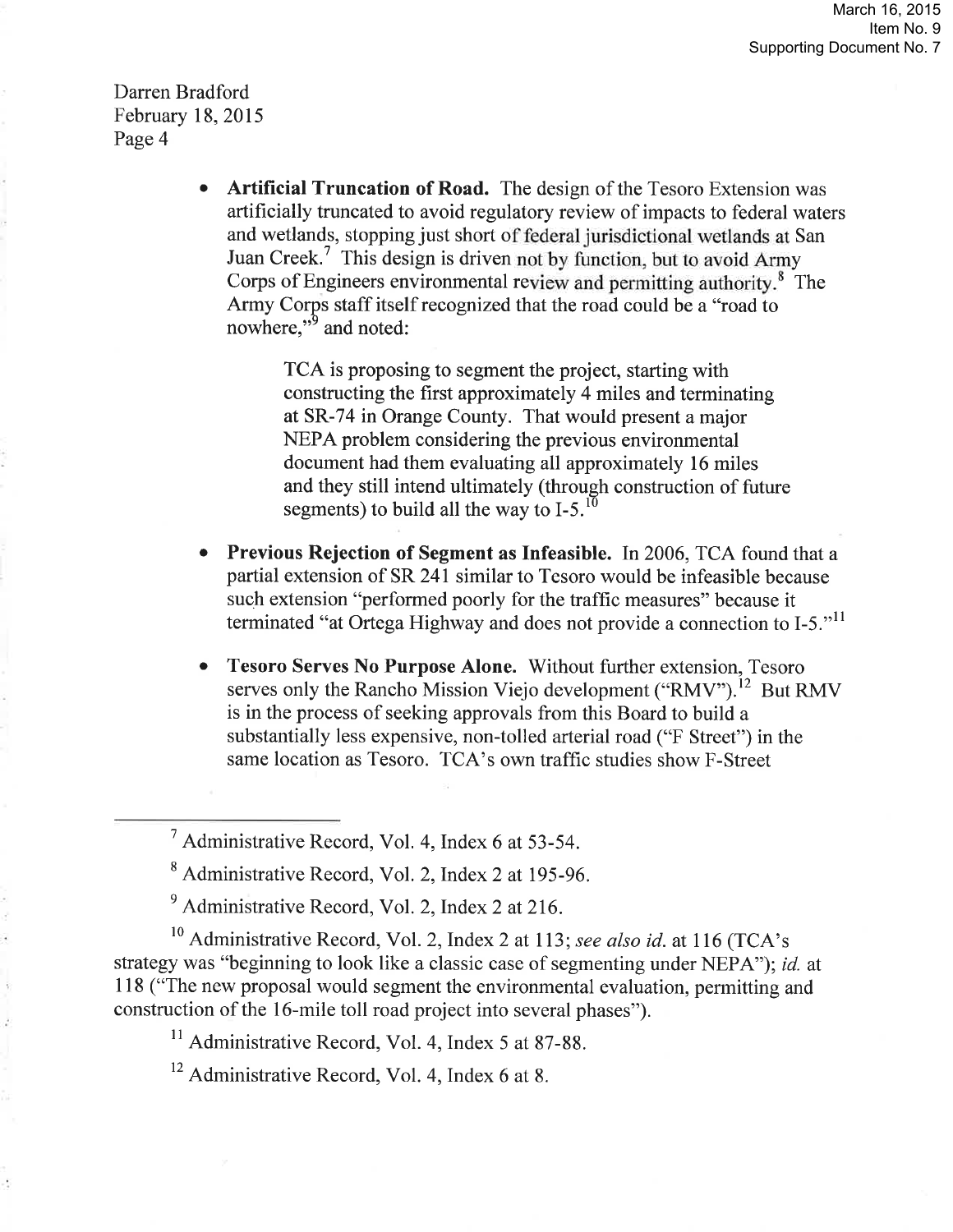> outperforms Tesoro.<sup>13</sup> Tesoro thus serves no purpose except as a prelude to the extension of the toll road south of San Juan Creek.

Because it is clear that Tesoro exists only to facilitate completion of the entire Foothill South project, the Board properly denied TCA's application for WDRs. Approval of WDRs for a partial project would significantly impair the Board's options for addressing the future water quality impacts of the full project and prejudice the Board's ability to meet its obligations for protecting waters of the State. The Tesoro Extension requires a \$200 million commitment to building the 241 Completion Project.<sup>14</sup> which, once made, would effectively foreclose non-toll road alternatives that could avoid or substantially lessen impacts to waters, such as I-5 widening, arterial improvements, and transit.

Courts have long recognized that this kind of piecemealing prejudices agency decisionmaking. Once agencies have approved the first piece of a project, it is extremely difficult to stop the financial and "'bureaucratic steam roller' once it is launched." Colorado Wild, Inc. v. U.S. Forest Service (D. Colo.'2007) 523 F.Supp.2d 1213, 1221. The originâl approval will ultimately "skew the analysis and decision-making" of the agencies responsible for overseeing the project. *Id.; see also Maryland Conservation* Council, Inc. v. Gilchríst (4th Cir. 1986) 808 F.2d 1039, 1042 (4thCir. 1986) (observing that permitting agency decision-makers "would inevitably be influeneed" if a project were allowed to proceed in segments); San Joaquin Raptor/Wildlife Rescue Center v. County of Stanislaus (1994) 27 Cal.App.4th 713, 742 (full consideration of alternatives will be prejudiced as well).

The Board's ability to retain and exercise the full range of its authority to protect waters—without limiting or prejudicing its ability to consider the full range of alternatives to the Foothill-South-requires that it be able to evaluate the entire project before the TCA irrevocably commits to the construction of a portion of that project. The Coalition'therefore requests that the Board adopt the Tentative Resolution.

<sup>13</sup> Stantec Consulting Services Inc., Tesoro Extension Project Traffic Analysis: Final Report (October, 2012) (cited in Addendum to the SOCTIIP FSEIR, Administrative Record, Vol. 4, Index 6) at 5.3; figs. 4-5, 4-6, 5-1 (the "Toll Free Project" altemative).

 $14$  Administrative Record, Vol. 2, Index 2 at 92.